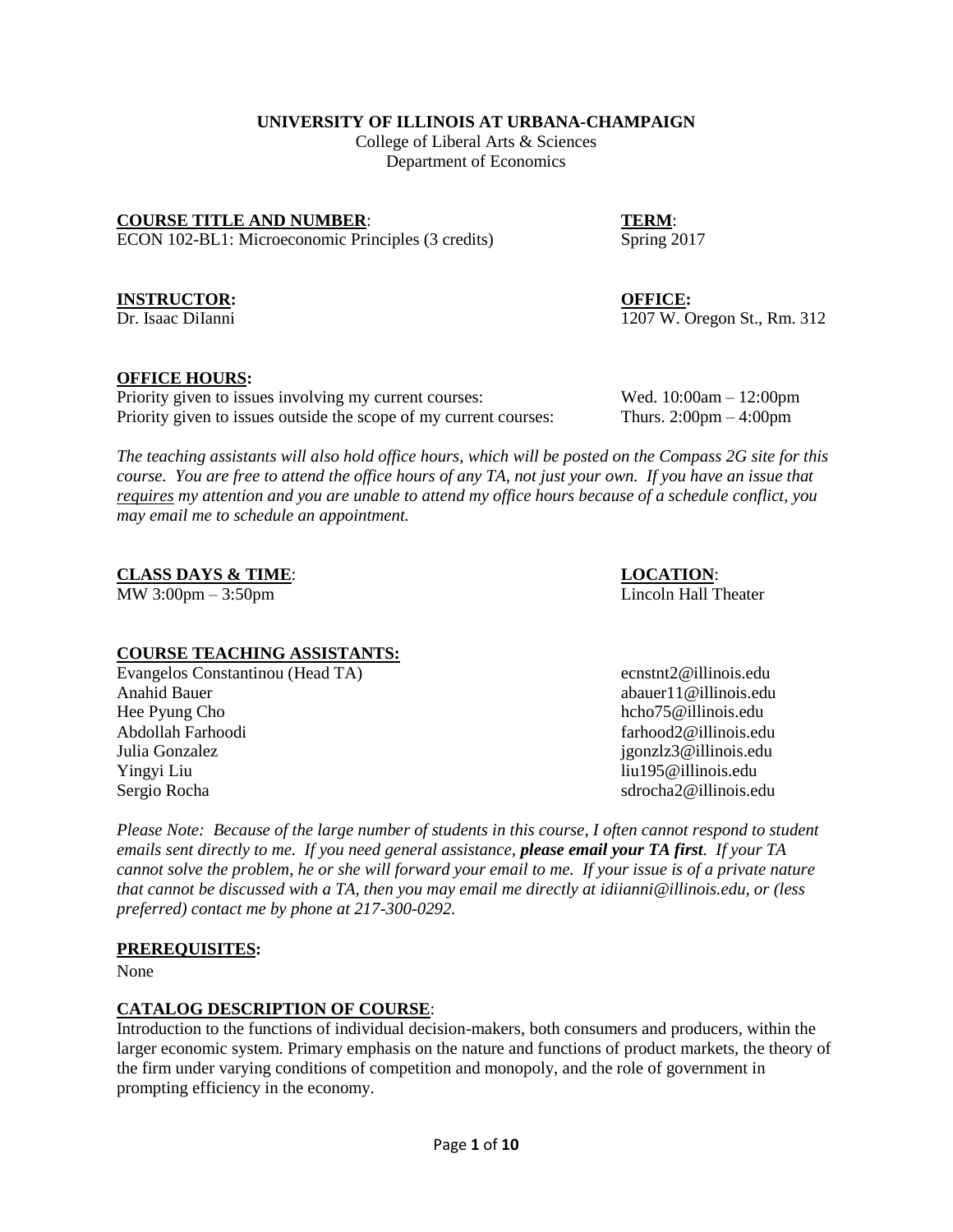#### **COURSE PURPOSE**:

The lectures and readings in this course are designed to familiarize students with the fundamentals of microeconomic theory. The central focus of the course is on understanding the process of price formation in a free exchange economy. Market institutions such as trade, the business firm, the profit and loss system, the labor market, competition, and transaction costs are all explored for their role in the coordination of economic activity.

### **INSTRUCTIONAL MATERIALS**:

The textbook for this course will be the free online text Principles of Economics from OpenStax: <http://openstaxcollege.org/textbooks/principles-of-economics>

This book is required in the sense that I believe that reading the chapters indicated in the course schedule below will help you do better on the exams. However, overlap with the material covered in lecture will not be 100%, and exam questions will be based on what has been covered in lecture and TA discussion sections, not the textbook. The reason the textbook is required is because provides a useful resource for study and review, especially for those topics and models that students tend to find the most difficult.

In addition to the textbook I have written a workbook for this course that contains explanations and practice problems. This can be purchased at either campus bookstore. While the problems contained are optional and will not be collected or graded for credit, I believe it will be useful for your success in this course.

There may also be various short articles assigned, which will be available on Compass 2G.

### **STUDENT PERFORMANCE ACTIVITIES**:

Assessment will consist of online quizzes, three midterm exams, and a final exam. All three midterm exams and the final exam will be cumulative. Punctuality and attendance at every class meeting is crucial for successful completion of this course. Letter grades will be assigned only at the end of the semester based on the overall score for the course. **There is no curve in this class, and no extra assignments will be given**. Final grades will be rounded to the nearest integer. For example, a 79.4 is rounded to 79, which is a C+, not a B-.

| $A_{+}$ : 97 – 100 | $B_{+}$ : 87 – 89 | $C_{+}$ : 77 – 79 | $D_{+}$ : 67 – 69 |
|--------------------|-------------------|-------------------|-------------------|
| $A: 93-96$         | $B: 83-86$        | $C: 73-76$        | $D: 63-66$        |
| $A-$ : 90 – 92     | $B-$ : 80 – 82    | $C_{-}$ : 70 – 72 | $D-$ : 60 – 62    |
|                    |                   |                   | $F: 0-59$         |

Points will be distributed as follows:

| 10%                                                    |
|--------------------------------------------------------|
| 15%                                                    |
| 20%                                                    |
| 30% (Note: See below)                                  |
| 15% (Note: See Online Quiz Policy, below)              |
| 10% (Note: TA Discussion Section Policy, below)        |
| Up to 1% extra credit added to your final course grade |
|                                                        |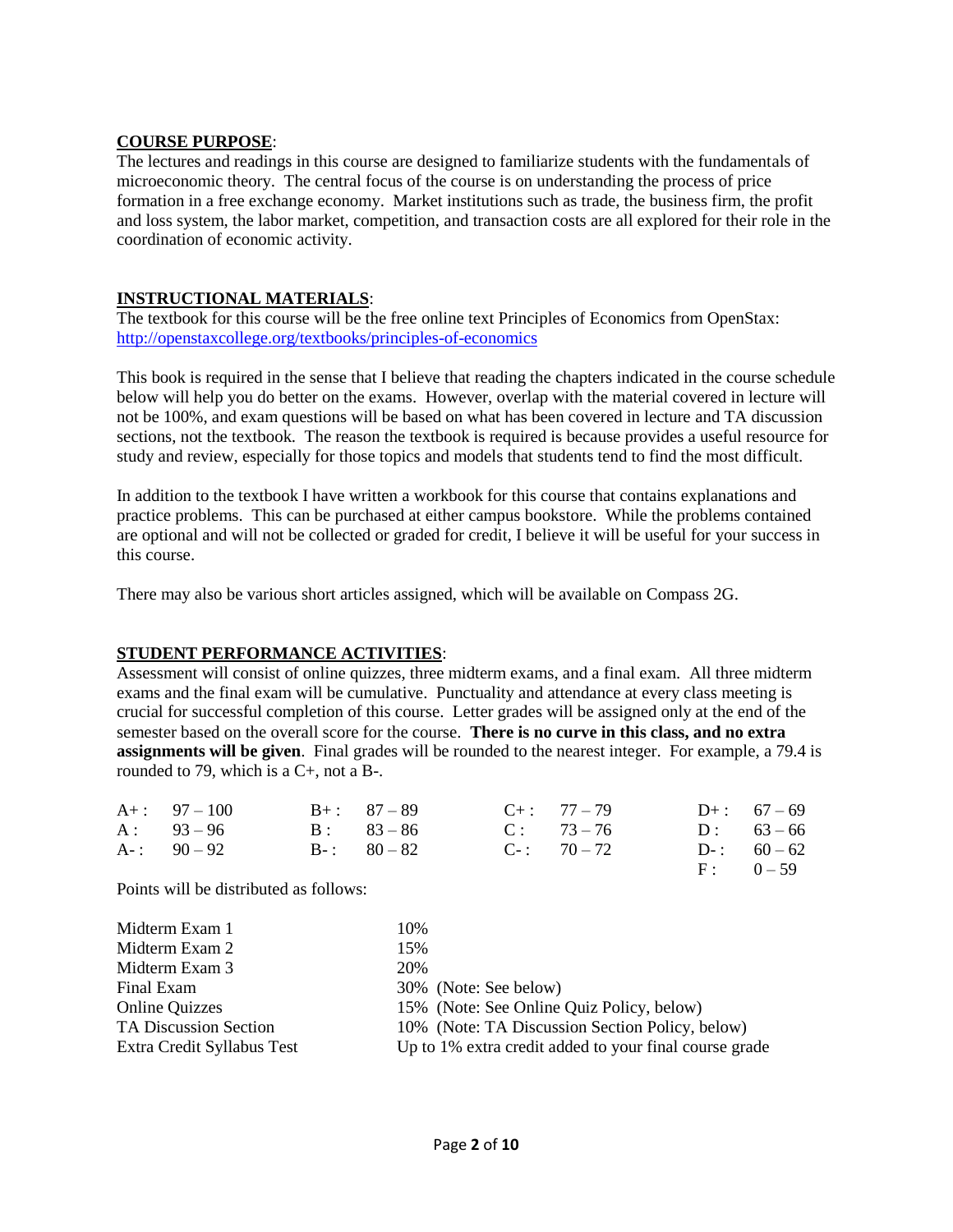## **ASSESSMENT POLICIES – PLEASE READ THESE RULES CAREFULLY:**

### **Online Quiz Policy**

Quizzes will be administered through this course's Compass 2G site. Please see the Compass site for quiz due dates. Quizzes must be submitted by the due date in order to be graded. Quizzes submitted late will receive a grade of zero. No excuses will be accepted, including for technological problems or late enrollment in the course. To avoid difficulties in this area please submit your answers well before the deadline. It is your responsibility to learn how to use Compass and submit your answers correctly. To incentivize you to use these quizzes to practice the material and improve your understanding, and also to mitigate any mistakes or errors that may arise, the following grading policies will apply:

- 1. You will be allowed unlimited attempts at each quiz (up to the due date), and only the attempt with the highest score will be counted.
- 2. At the end of the semester, the lowest quiz score will be dropped before the average is calculated.
- 3. At the end of the semester, if your final exam grade is higher than your average quiz grade, your final exam grade will replace your quiz grade (i.e. the Online Quizzes grade category will be dropped and your final exam will count for an additional 15% of your final grade in the course).

### **TA Discussion Section Policy**

This course involves two hours of lecture and one hour of discussion section each week. The discussion sections are led by teaching assistants (TAs) who are graduate students in economics. The purpose of these discussion sections is to give you a "small class" environment in which to ask questions and discuss topics with your classmates—something that is difficult or impossible to do in the large lecture. This is an integral part of the learning process, and constitutes one-third of the class time that is required for this three-credit course. As such, your attendance is required.

For each discussion section there will be required readings that must be done ahead of time. The discussion section schedule, including required readings and also the schedule of which weeks will not have discussion section meetings, can be found on Compass. During the discussion sections you will be quizzed to determine whether you did the reading. Your score on this reading quiz will contribute half of your "TA Discussion Section" grade for that day. The other half will come from your participation in the other activities of that class meeting. In addition, the following grading policies will apply:

- 1. At the end of the semester, the day with the lowest score will be dropped, and the rest will be averaged to determine your grade for the "TA Discussion Section" part of your grade for the course.
- 2. At the end of the semester, if your final exam grade is higher than your TA Discussion Section grade, your final exam grade will replace your TA Discussion Section grade (i.e. the TA Discussion Section grade category will be dropped and your final exam will count for an additional 10% of your final grade in the course).

If you miss a discussion section your score for that day will be zero. There is no way to "make up" for individual missed discussion sections because being present at that specific time and place with the other students and engaging in the discussion is an essential part of the learning experience. However, the two policies described above provide enough flexibility for somebody who has to miss a discussion section.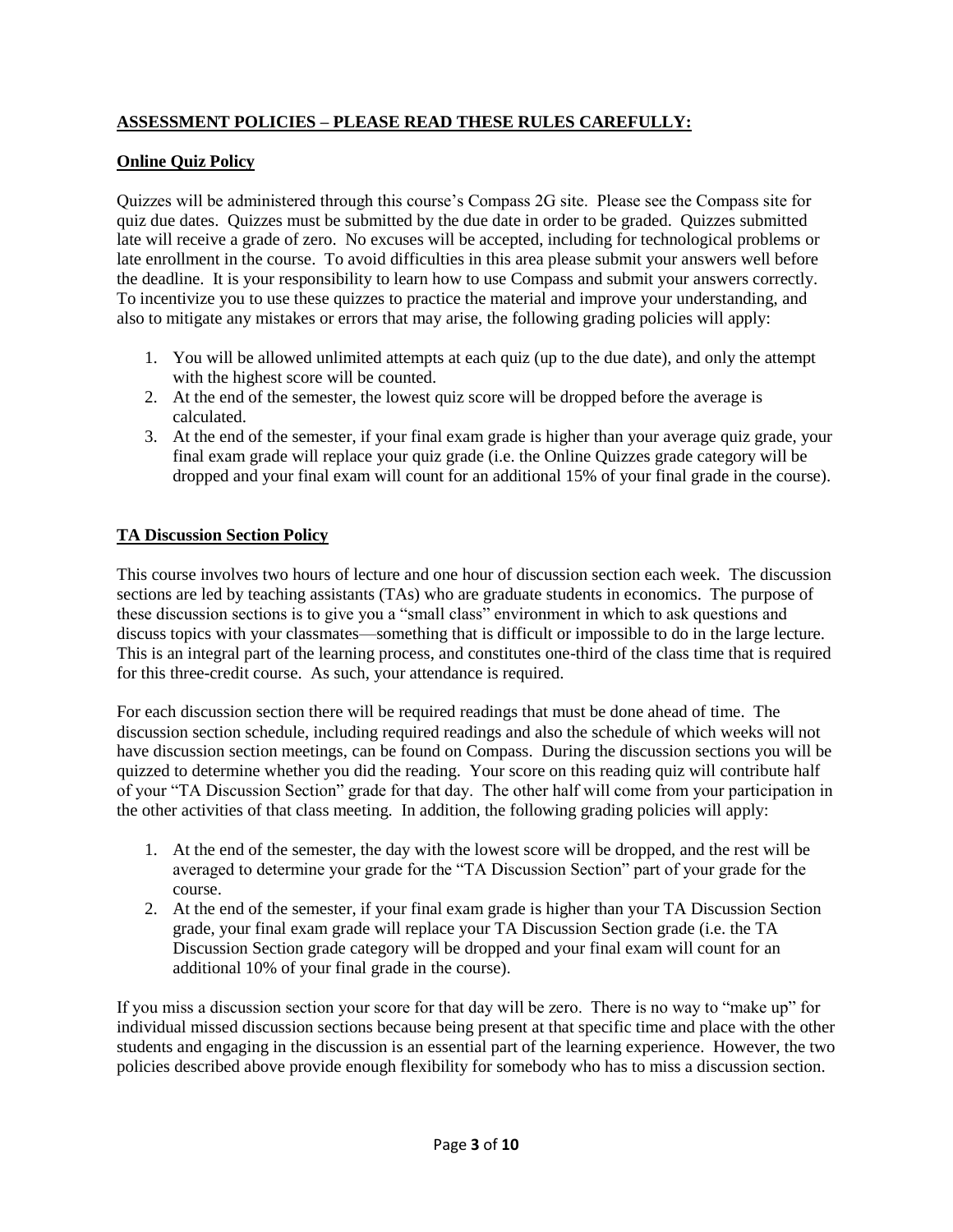### **Midterm Exam Absence Policy**

If you do not take a midterm exam for any reason, the weight of the missed exam will be shifted to the final exam. You do not need to do anything in particular to take advantage of this policy. The weight of any missed exams will be automatically shifted at the end of the semester during the calculation of your final grade for the course.

Please note that if you are present at the exam room and the exams have been distributed, you are considered to be taking the exam and your grade will not be shifted, even if you change your mind and leave early. So if you are deciding whether or not to take a midterm exam you must make your decision before the exams are distributed.

Also note that the weight of a midterm exam that has already been taken will not be shifted. This policy is not a curve or an opportunity to drop low exam grades.

This policy is intended for people who have illnesses, emergencies, or other conflicts, and must miss a midterm exam as a result. Accordingly, I recommend only skipping midterm exams when truly necessary.

#### **Final Exam Policies**

The final exam for this course has been scheduled according to the official Non-Combined Scheduling Guidelines published by the university (http://www.fms.uiuc.edu/finalexams/).

There is no conflict exam scheduled for the final exam in this course. The final exams of other sections of this course are not conflict exams for the section in which you are enrolled.

### **More Than Two Consecutive Final Examinations**

The UIUC Student Code  $\S$  3-201(a)(5) provides for students who have "more than two consecutive examinations" (http://studentcode.illinois.edu/article3\_part2\_3-201.html). Please read these rules. In particular, note that the only situation in which having more than two consecutive exams will result in a makeup exam being offered for this course is if:

- 1. You actually have more than two consecutive exams (note that the rule is not "three exams") within 24 hours").  $\S$  3-201(a)(5)
- 2. You bring the issue to my attention before the last day of classes.  $\S$  3-201(a)(5)
- 3. None of the instructors of these consecutive exams offer a conflict exam.  $\S$  3-201(a)(5)(B)
- 4. This course has the largest number of students.  $\S$  3-201(a)(5)(C)

If you intend to request a makeup final exam on this basis, you must contact each of the instructors of the other courses with exams consecutive with this one and ask them to send me an email confirming the date and time of the final exam, the fact that a conflict final exam is not offered, and the number of students enrolled in the course. Please Cc me on this email to facilitate my communication with the other instructors.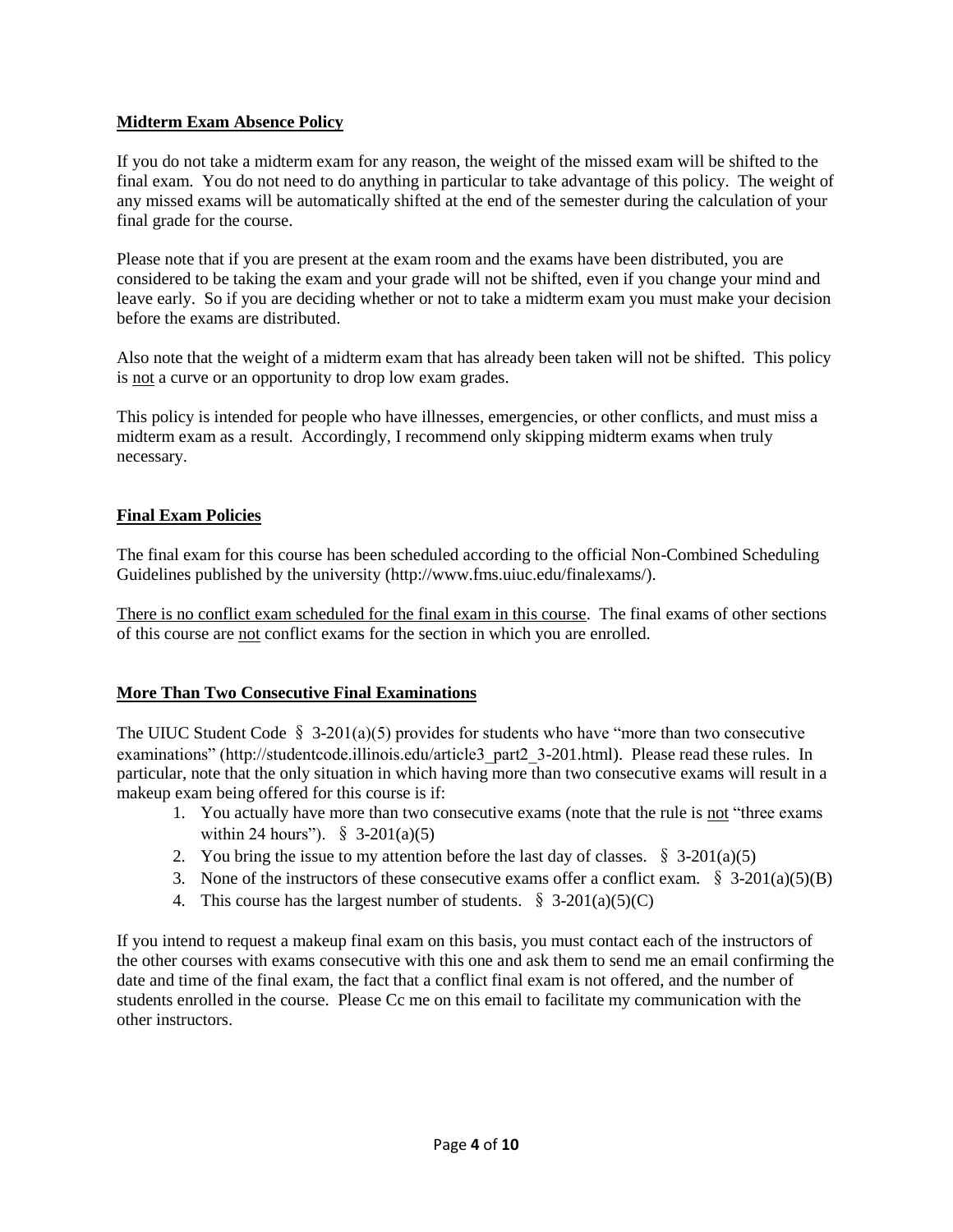### **Conflicting Final Exam Times**

The UIUC Student Code  $\S$  3-201(a)(6) explains the rules regarding priority of exams in the case of a conflict. Note that top priority is given to national and state professional examinations. If you will take such an exam, and it conflicts with my final exam time, please contact me by the last day of class and I will schedule a makeup exam for you.

The next highest priority is given to noncombined final exams ("A noncombined course examination has precedence over any combined-sections or conflict examination"  $\S$  3-201(a)(6)(B)). That is what this course's final examination is. Occasionally another course offers a combined-sections or other specially scheduled final exam at the same time as the exam for this course. University policy requires the instructor of the other course to offer you a conflict final exam that does not coincide with your exam in this class.

### **Absence From the Final Exam**

The UIUC Student Code  $\S$  3-201(b) describes the university's policy on absences from the final exam.

If you plan to be absent from the final exam for this course, you must apply to the dean of your college to have your grade entered as "I" (incomplete). If you are absent from the final exam and the dean's office has not entered an "I" grade for you, I will report your grade in the course as ABS, which "counts as a failure"  $\S$  3-201(b)(2).

Note that only the dean's office can enter a grade of "I" (see  $\S$  3-104). This option is not available to instructors. The decision to grant an "I" to a student is entirely in the hands of the dean's office; it is not my decision. If the dean's office does not grant your request for an "I" grade and you are absent from the final exam, I will report a grade of ABS.

If you are granted an "I" grade, you must take a makeup final exam the following semester. These makeup examinations are held on a date scheduled by the Department of Economics—typically the first Friday of each semester.

For more details about the rules regarding "I" grades, please see § 3-104 (http://studentcode.illinois.edu/article3\_part1\_3-104.html).

### **General Policies for All Exams**

For each exam, you need to bring a pencil, an eraser, a calculator, and your student ID card.

In order to complete the exam form you will need to know your Name, UIN, Net ID and your TA discussion section code. (You will not be allowed to look up your TA discussion section on your phone before turning in your exam, so make sure you know this beforehand.) Please note that if your exam is missing any of the required identification information, two points will be deducted from your score.

No outside material (e.g. textbooks, notes, etc.) is allowed during the exam. Cellphones are not permitted in the exam room. If we see your phone, you will be considered to be cheating. By taking an exam you consent to be video and audio recorded while in the examination room.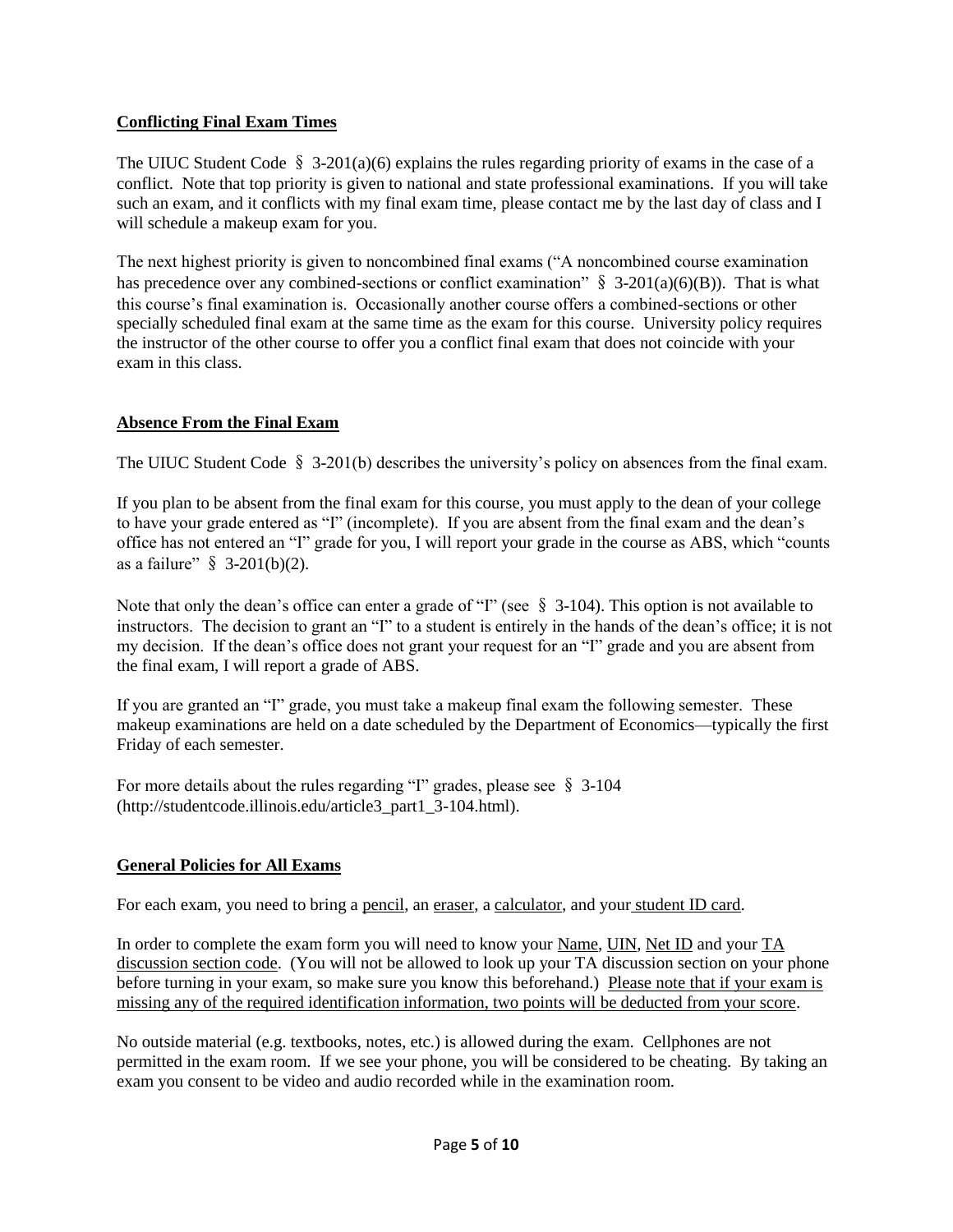Each TA is responsible for grading the exams of those students registered for his or her discussion section, and for keeping records of those grades. All questions regarding your grade must be directed first to your TA. Midterm exams will be returned to you during the TA discussion section the week after the exam, although your grades may be posted on the course Compass site earlier than this. If you do not collect your exam at that time, you must attend your TA's office hours to collect it. If you discover an error in the grading of your exam, in order to get it corrected you must bring it to the attention of your TA. After this, any disputes or appeals may be brought to the professor.

In order to incentivize you to collect your exams in a timely manner and review them in detail, all requests for correction of grading mistakes on an exam must be received before the date of the next exam. Please note that because your particular TA may not have office hours on the day before the exam, this may require you to collect your exam before that date.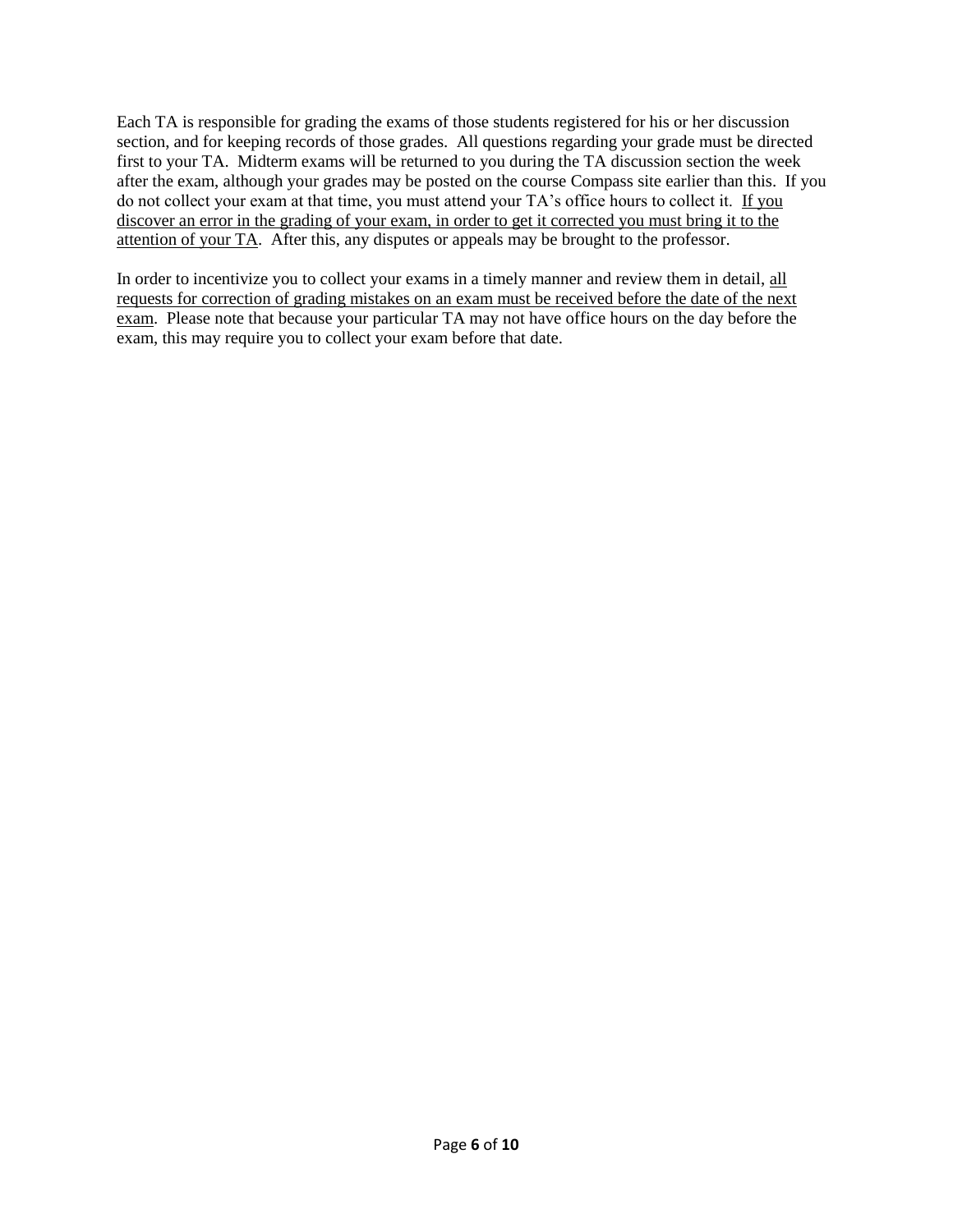### **RULES OF CONDUCT IN THE CLASSROOM**:

As members of the University community, students share in the obligation to maintain a classroom environment that is conducive to learning. Accordingly, students are prohibited from engaging in any behavior that obstructs, disrupts, or interferes with any class. Inappropriate behavior in the classroom may result, at a minimum, in a request to leave class. Such behavior also violates the Student Code of Conduct and may result in disciplinary action.

# **ACADEMIC INTEGRITY POLICY**:

You are expected to abide by the Student Code rules regarding academic integrity. Violations of the rules on academic integrity typically result in an F for the course. For details about the rules and what constitutes a violation of academic integrity, please see the Student Code §1-402 [\(http://www.admin.illinois.edu/policy/code/article1\\_part4\\_1-402.html\)](http://www.admin.illinois.edu/policy/code/article1_part4_1-402.html). Please note that "Regardless of whether a student has actually read this Part, a student is charged with knowledge of it. Ignorance is not a defense." (§1-401.a.1)

# **STUDENTS WITH DISABILITIES**:

To obtain disability-related academic adjustments and/or auxiliary aids, students with disabilities must contact the course instructor and the Disability Resources and Educational Services (DRES) as soon as possible. To contact DRES you may visit 1207 S. Oak St., Champaign, call 333-4603 (V/TTY), or email a message to [disability@uiuc.edu.](mailto:disability@uiuc.edu) Special testing accommodations will only be provided through the DRES Testing Accommodation Center, so if you need accommodations please make sure you register with DRES and get your official letter of accommodation as soon as possible.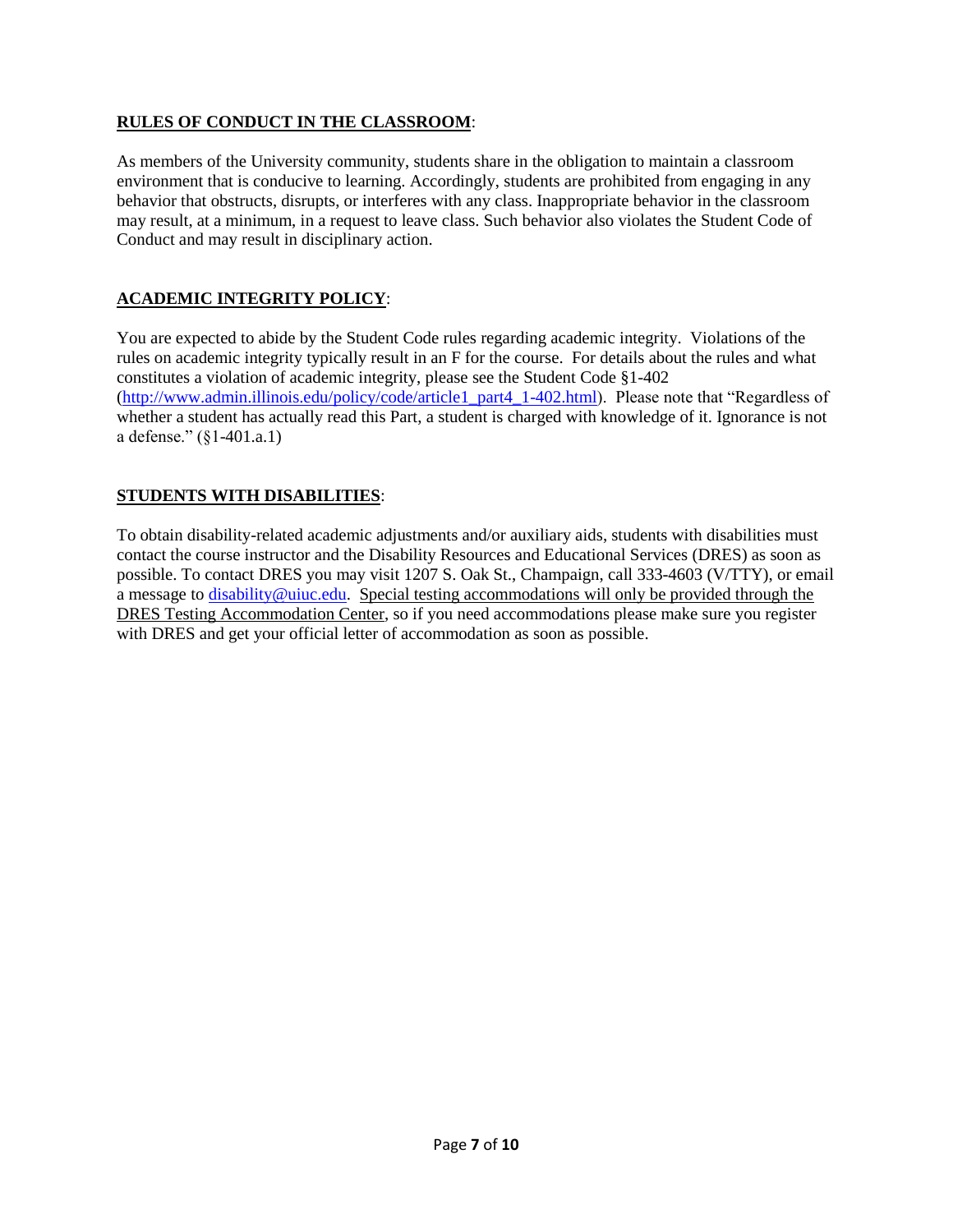# **Q & A**

## **Q: If I do better on the final exam than on one of the midterm exams can you drop my bad midterm grade?**

A: No, the policy of shifting the weight of a missed midterm to the final exam is intended for students who have emergencies. This policy allows them to make a decision knowing ahead of time exactly what the consequences will be, so they don't have to wonder whether they will qualify for an exception to the exam. However, if you actually take a midterm exam your grade will count. It is not intended to be used as an escape route or forgiveness policy for people who are not keeping up with the coursework.

# **Q: But if my final exam grade is higher than a midterm grade, that means I did learn the material. Why should my lower early grade count against me if I learned the material before the end of the semester?**

A: The idea that the final exam is always a better indicator than the midterms of what someone has learned is based on faulty reasoning. Any time-constrained test can only cover a fraction of the material that it is necessary to learn. Someone who studies only part of the material may get a better grade on one exam and a worse grade on another, simply based on the randomness of which questions happen to be asked on each exam. The more questions there are--the more material coverage there is--the less of an impact this randomness is likely to have on the final grade. Having three 80 minute exams and one 180 minute exam clearly allows for a lot more coverage than one 180 minute exam alone. Any deficiency in someone's knowledge is more likely to be revealed under the four-exam system than under the one-exam system.

### **Q: Why is my exam grade all based on exams?**

A: If you do the online quizzes and attend the discussion sections then it usually won't be all based on exams. That said, the primary purpose of this course is to teach you about economics, and exams are the most reliable way to test your understanding of the material, so most of your grade is indeed based on your exam performance.

# **Q: In the workbook, why aren't answers provided for the review questions?**

 $A^{\cdot}$ 

# **Q: Can you post the slides with your writing and graphs on them on Compass?**

A: The reason I don't do this is because in terms of learning, the costs would outweigh the benefits. The slides serve as a useful outline of the lecture, as well as a source for vocabulary definitions and some of the graphs. But to really learn the material it is important to attend lecture. Posting the annotated slides on Compass wouldn't change this; to understand the writing and graphs it would still be necessary to attend lecture. It is true that if you miss lecture, having my annotated slides would be better than nothing. However, it would be even better to meet with someone who was at the lecture and go over their notes with them in detail. Posting the annotated slides would cause more students, on the margin, to skip class and then not go over the missed material in enough detail. Posting only the slides without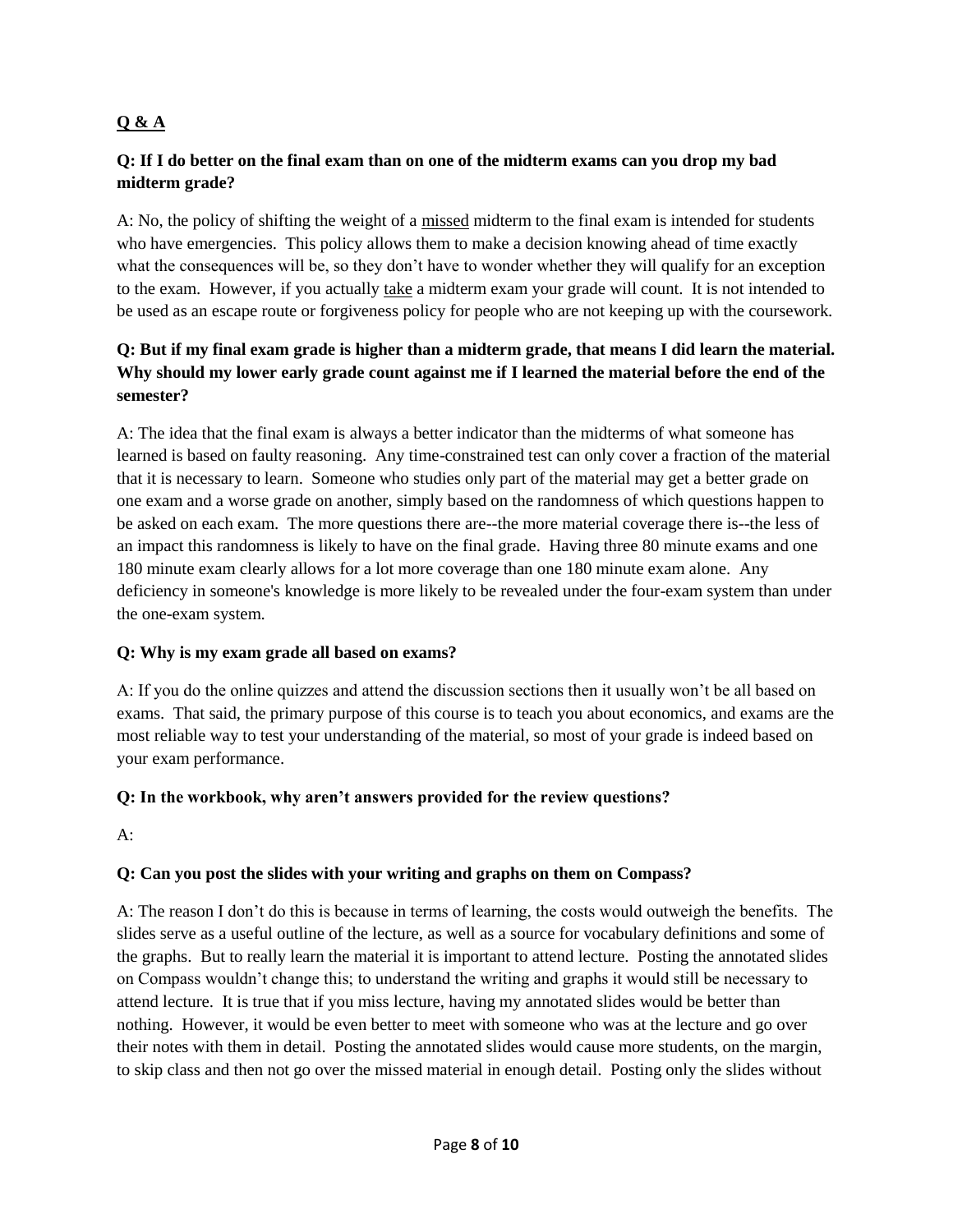my annotations incentivizes students to attend lecture and to do a more detailed review to catch up on any missed material if they do have to be absent.

# **Q: Why are some of the discussion section readings unrelated to the exam questions?**

A: Generally the readings are not intended to be directly related to the exam questions. Your understanding of that material is tested on the reading quizzes, which make up part of your discussion section grade. The exams primarily test your understanding of the material covered in lecture (including any elaborations or extensions of this material that is covered in discussion sections).

# **Q: Why are some of the discussion section readings unrelated to economics?**

A: The readings are about critical thinking, which is related to all subjects of study, including economics. If you attend the discussion section meetings you will learn how the concepts covered in the readings actually do apply to economics.

# **Q: I hate the readings. Why do I have to read them?**

A: The short answer is that you don't have to. See the "TA Discussion Section Policy" above. A longer answer is that if you hate them you are in a small minority of students. A small number of students love the readings and a small number of students hate them. The great majority of students do not feel strongly about them one way or the other. Most students who hate the readings simply choose not to read them and let the weight of their discussion section grade shift to the final exam. I don't recommend this, but the decision is yours.

# **Q: Why did you choose these particular teaching assistants (TAs)?**

A: Teaching assistants are assigned by the economics department from the pool of available economics PhD students. Individual instructors sometimes try to request specific TAs, but the actual assignment is always up to the department. There are usually two different reasons why someone asks this question: 1) they want to be a TA in the future, or 2) they have a complaint about their current TA.

For various reasons undergraduate students cannot serve as official TAs. They do sometimes serve as course assistants in various capacities; if this is something you are interested in you are welcome to come to office hours to discuss it more.

If you have a complaint about your current TA please let me know. There may be something I can do to help. Remember that TAs are students, and they are still learning how to teach. They typically only have a few more years of academic experience than you do. Usually when there is a problem, the TA just needs a bit of guidance. If you tell me when a problem arises this makes it easier for me to provide that guidance.